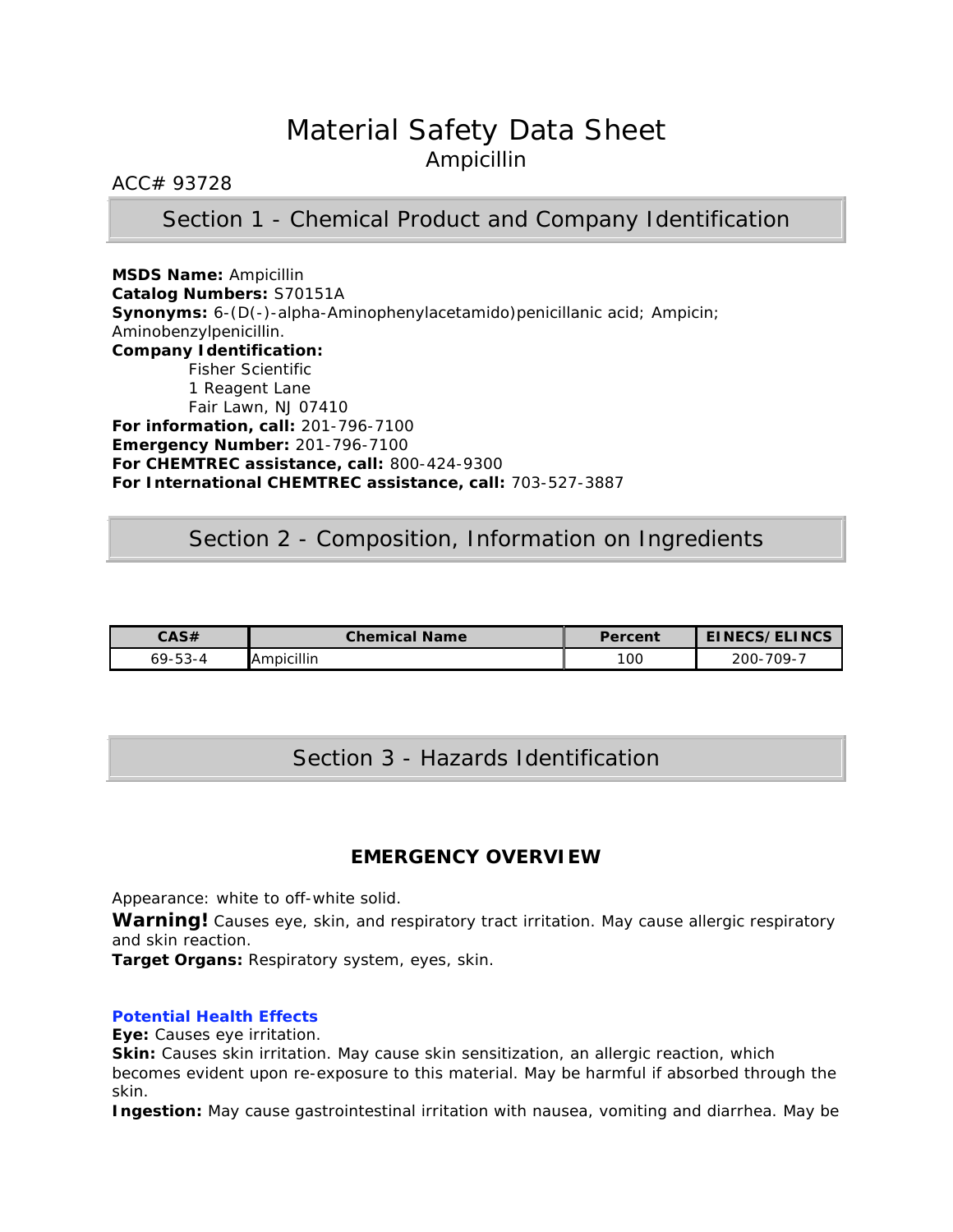harmful if swallowed. May cause serious or fatal hypersensitivity (anaphylactic) reactions in some

**Inhalation:** Causes respiratory tract irritation. May cause allergic respiratory reaction. May be harmful if inhaled.

**Chronic:** No information found.

# Section 4 - First Aid Measures

**Eyes:** Immediately flush eyes with plenty of water for at least 15 minutes, occasionally lifting the upper and lower eyelids. Get medical aid.

**Skin:** Immediately flush skin with plenty of water for at least 15 minutes while removing contaminated clothing and shoes. Get medical aid if irritation develops or persists. Wash clothing before reuse.

**Ingestion:** Do not induce vomiting. If victim is conscious and alert, give 2-4 cupfuls of milk or water. Get medical aid.

**Inhalation:** Remove from exposure and move to fresh air immediately. If not breathing, give artificial respiration. If breathing is difficult, give oxygen. Get medical aid.

**Notes to Physician:** Treat symptomatically and supportively.

# Section 5 - Fire Fighting Measures

**General Information:** As in any fire, wear a self-contained breathing apparatus in pressure-demand, MSHA/NIOSH (approved or equivalent), and full protective gear. During a fire, irritating and highly toxic gases may be generated by thermal decomposition or combustion.

**Extinguishing Media:** Use water spray, dry chemical, carbon dioxide, or appropriate foam. **Flash Point:** Not applicable.

**Autoignition Temperature:** Not applicable.

**Explosion Limits, Lower:**Not available.

**Upper:** Not available.

**NFPA Rating:** (estimated) Health: 2; Flammability: 0; Instability: 0

# Section 6 - Accidental Release Measures

**General Information:** Use proper personal protective equipment as indicated in Section 8. **Spills/Leaks:** Vacuum or sweep up material and place into a suitable disposal container. Clean up spills immediately, observing precautions in the Protective Equipment section. Avoid generating dusty conditions. Provide ventilation.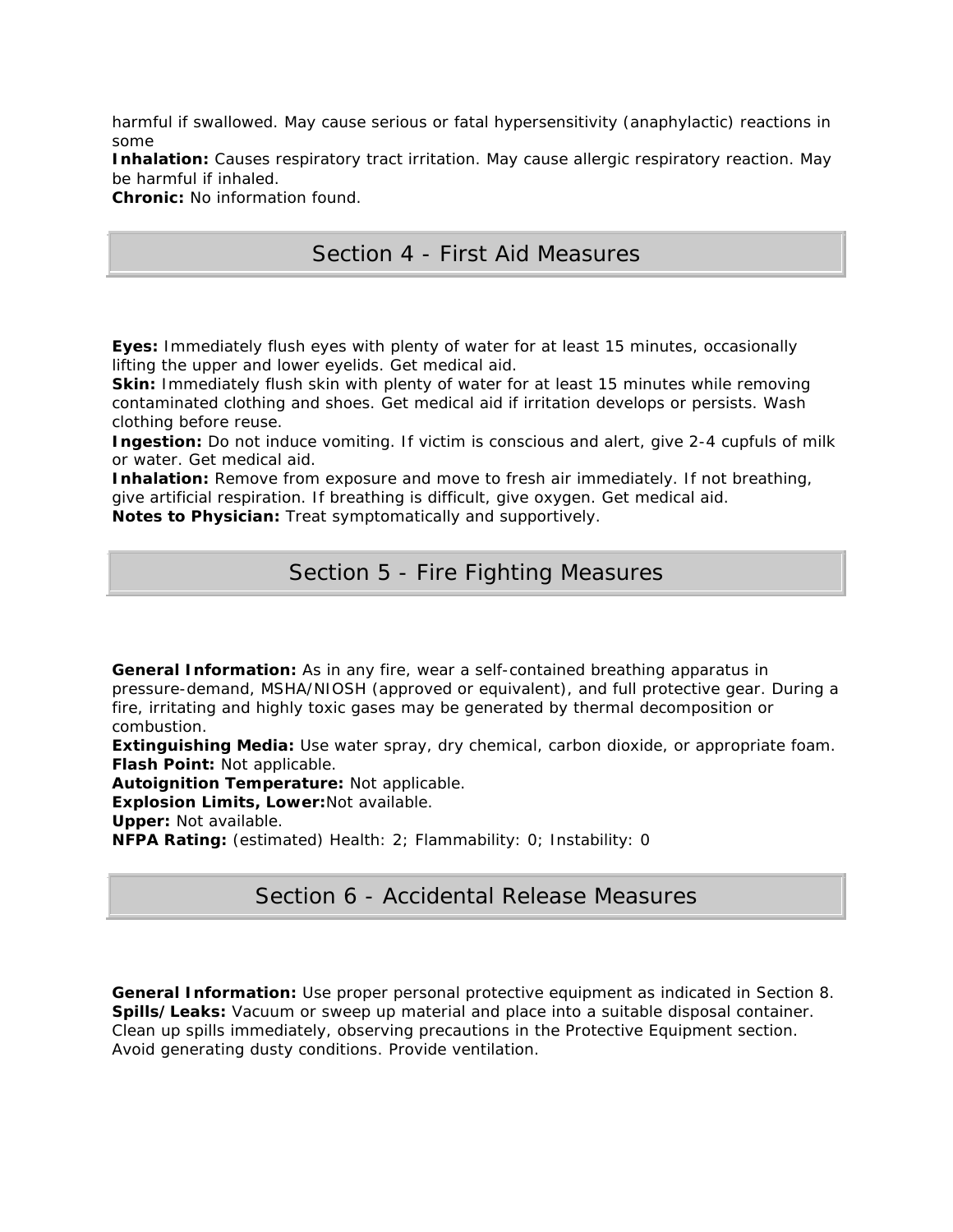**Handling:** Wash thoroughly after handling. Remove contaminated clothing and wash before reuse. Use with adequate ventilation. Minimize dust generation and accumulation. Avoid contact with skin and eyes. Keep container tightly closed. Avoid ingestion and inhalation. **Storage:** Store in a cool, dry, well-ventilated area away from incompatible substances.

# Section 8 - Exposure Controls, Personal Protection

**Engineering Controls:** Facilities storing or utilizing this material should be equipped with an eyewash facility and a safety shower. Use adequate ventilation to keep airborne concentrations low.

**Exposure Limits**

| <b>Chemical Name</b> | <b>ACGI H</b> | <b>NIOSH</b>   | <b>Final PELS</b><br>$\mathsf{LSHA}$ - |
|----------------------|---------------|----------------|----------------------------------------|
| Ampicillin           | Inone listed  | listed<br>none | listed<br>none.                        |

**OSHA Vacated PELs:** Ampicillin: No OSHA Vacated PELs are listed for this chemical. **Personal Protective Equipment**

**Eyes:** Wear appropriate protective eyeglasses or chemical safety goggles as described by OSHA's eye and face protection regulations in 29 CFR 1910.133 or European Standard EN166.

**Skin:** Wear appropriate protective gloves to prevent skin exposure.

**Clothing:** Wear appropriate protective clothing to prevent skin exposure.

**Respirators:** Follow the OSHA respirator regulations found in 29 CFR 1910.134 or

European Standard EN 149. Use a NIOSH/MSHA or European Standard EN 149 approved respirator if exposure limits are exceeded or if irritation or other symptoms are experienced.

# Section 9 - Physical and Chemical Properties

**Physical State:** Solid **Appearance:** white to off-white **Odor:** none reported **pH:** Not available. **Vapor Pressure:** Not applicable. **Vapor Density:** Not available. **Evaporation Rate:**Not applicable. **Viscosity:** Not applicable. **Boiling Point:** Not available.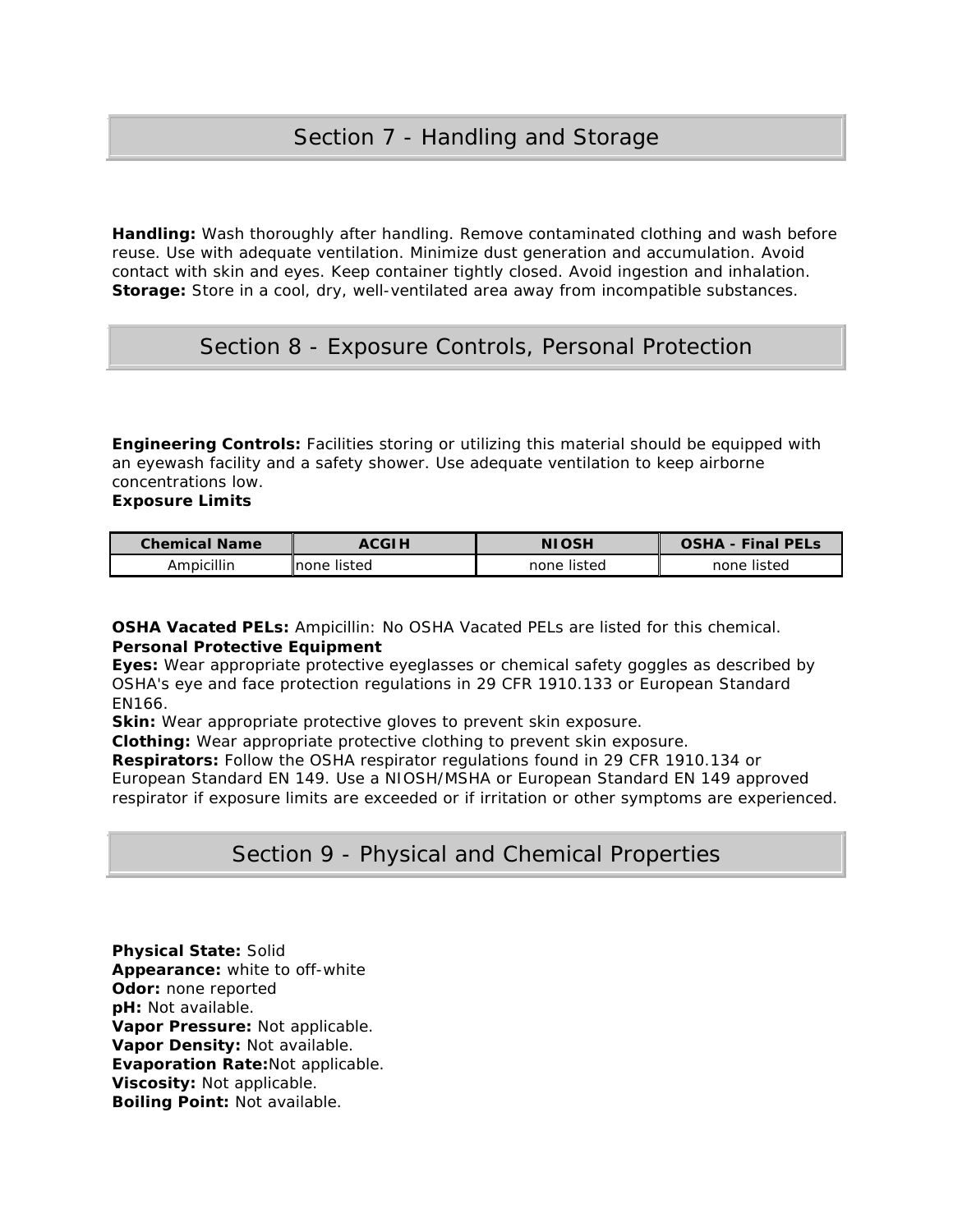**Freezing/Melting Point:**202 deg C **Decomposition Temperature:**Not available. **Solubility:** Very soluble in water. **Specific Gravity/Density:**Not available. **Molecular Formula:**C16H19N3O4S **Molecular Weight:**349.4

# Section 10 - Stability and Reactivity

**Chemical Stability:** Stable under normal temperatures and pressures.

**Conditions to Avoid:** High temperatures, incompatible materials, dust generation, moisture.

**Incompatibilities with Other Materials:** Strong oxidizers.

**Hazardous Decomposition Products:** Carbon monoxide, oxides of nitrogen, oxides of sulfur, carbon dioxide.

**Hazardous Polymerization:** Has not been reported.

# Section 11 - Toxicological Information

**RTECS#: CAS#** 69-53-4: XH8350000; XH8360000 **LD50/LC50:** CAS# 69-53-4: Oral, mouse:  $LD50 = 5$  gm/kg; Oral, mouse:  $LD50 = 15.2$  gm/kg; Oral, rat:  $LD50 = 10$  gm/kg; .

**Carcinogenicity:** CAS# 69-53-4: Not listed by ACGIH, IARC, NTP, or CA Prop 65.

**Epidemiology:** No information available. **Teratogenicity:** No information found **Reproductive Effects:** No information found **Mutagenicity:** No information found **Neurotoxicity:** No information found **Other Studies:**

# Section 12 - Ecological Information

**Ecotoxicity:** No data available. No information available.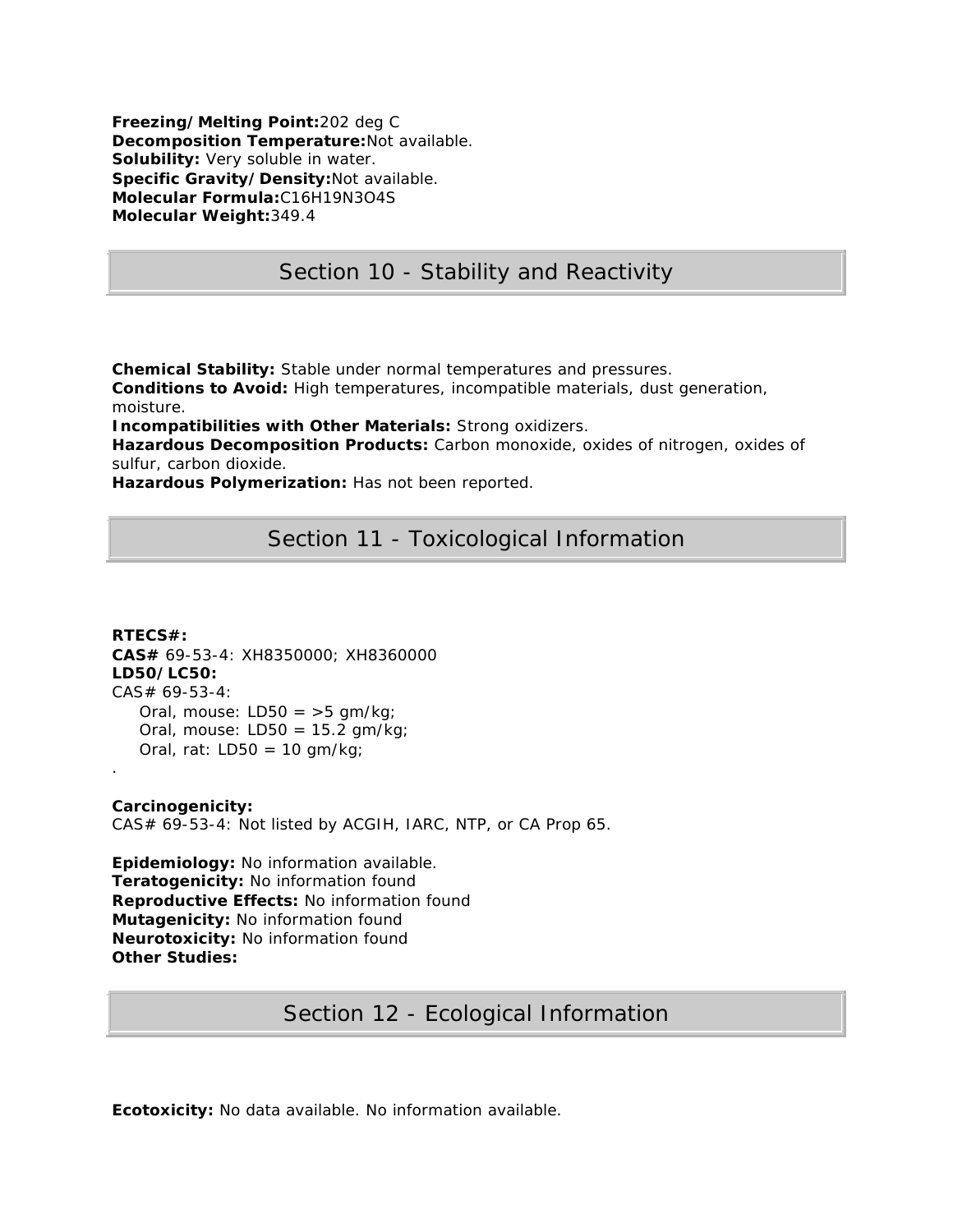**Environmental:** No information reported. **Physical:** No information available. **Other:** None.

### Section 13 - Disposal Considerations

Chemical waste generators must determine whether a discarded chemical is classified as a hazardous waste. US EPA guidelines for the classification determination are listed in 40 CFR Parts 261.3. Additionally, waste generators must consult state and local hazardous waste regulations to ensure complete and accurate classification.

**RCRA P-Series:** None listed.

**RCRA U-Series:** None listed.

### Section 14 - Transport Information

|                       | <b>US DOT</b> | <b>Canada TDG</b> |
|-----------------------|---------------|-------------------|
| <b>Shipping Name:</b> | Not Regulated | Not Regulated     |
| <b>Hazard Class:</b>  |               |                   |
| <b>UN Number:</b>     |               |                   |
| <b>Packing Group:</b> |               |                   |

# Section 15 - Regulatory Information

### **US FEDERAL**

#### **TSCA**

 CAS# 69-53-4 is not listed on the TSCA inventory. It is for research and development use only.

#### **Health & Safety Reporting List**

None of the chemicals are on the Health & Safety Reporting List.

#### **Chemical Test Rules**

None of the chemicals in this product are under a Chemical Test Rule.

#### **Section 12b**

None of the chemicals are listed under TSCA Section 12b.

#### **TSCA Significant New Use Rule**

None of the chemicals in this material have a SNUR under TSCA.

**CERCLA Hazardous Substances and corresponding RQs** None of the chemicals in this material have an RQ.

#### **SARA Section 302 Extremely Hazardous Substances**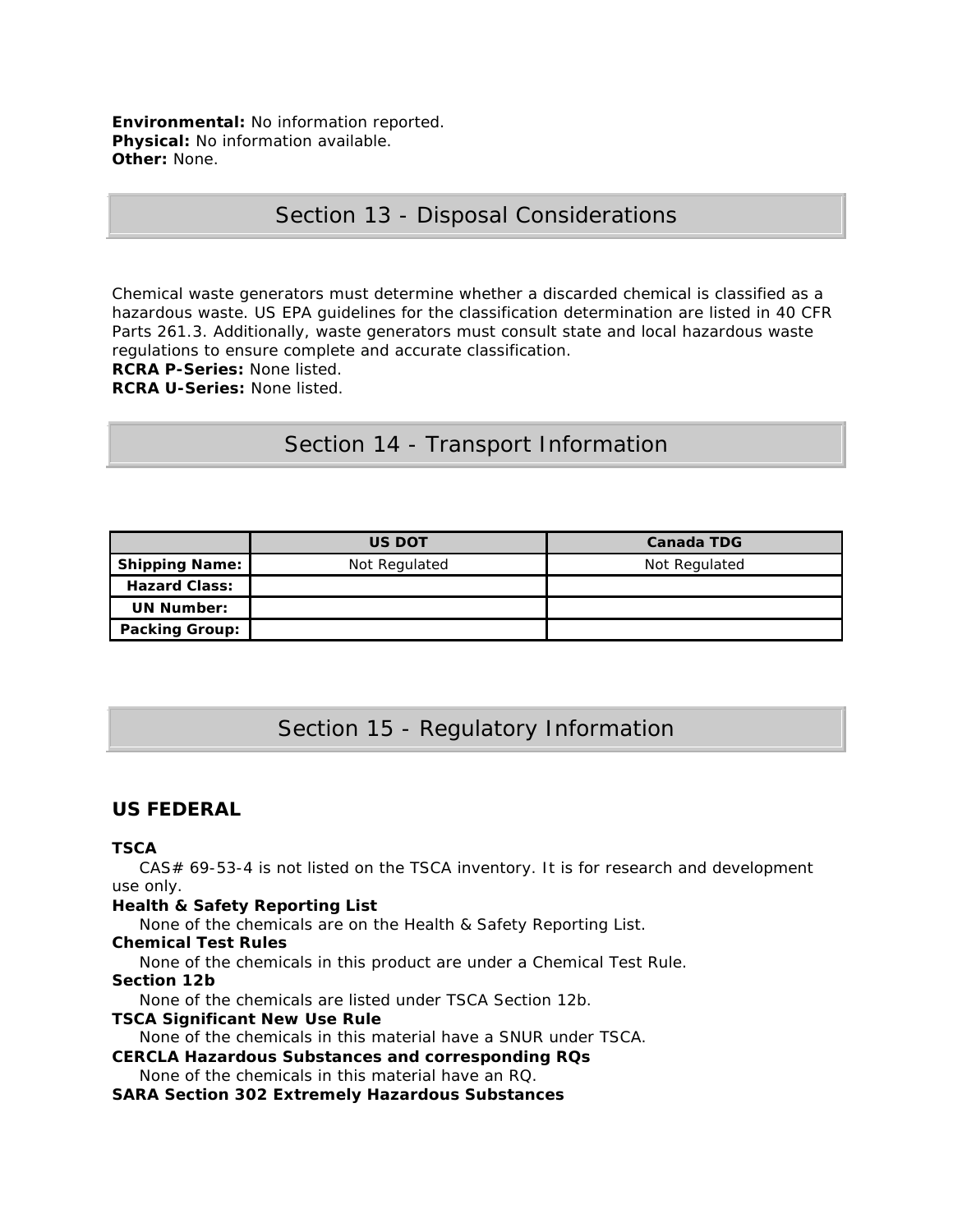None of the chemicals in this product have a TPQ.

**Section 313** No chemicals are reportable under Section 313.

### **Clean Air Act:**

This material does not contain any hazardous air pollutants.

This material does not contain any Class 1 Ozone depletors.

This material does not contain any Class 2 Ozone depletors.

#### **Clean Water Act:**

 None of the chemicals in this product are listed as Hazardous Substances under the CWA.

None of the chemicals in this product are listed as Priority Pollutants under the CWA.

 None of the chemicals in this product are listed as Toxic Pollutants under the CWA. **OSHA:**

 None of the chemicals in this product are considered highly hazardous by OSHA. **STATE**

CAS# 69-53-4 can be found on the following state right to know lists: New Jersey.

### **California Prop 65**

California No Significant Risk Level: None of the chemicals in this product are listed.

### **European/International Regulations**

#### **European Labeling in Accordance with EC Directives Hazard Symbols:**

# XN

**Risk Phrases:**

R 36/37/38 Irritating to eyes, respiratory system and skin.

R 42/43 May cause sensitization by inhalation and skin contact.

### **Safety Phrases:**

 S 26 In case of contact with eyes, rinse immediately with plenty of water and seek medical advice.

 S 36/37/39 Wear suitable protective clothing, gloves and eye/face pr otection.

#### **WGK (Water Danger/Protection)**

CAS# 69-53-4: No information available.

#### **Canada - DSL/NDSL**

CAS# 69-53-4 is listed on Canada's DSL List.

### **Canada - WHMIS**

This product has a WHMIS classification of D2A, D2B.

This product has been classified in accordance with the hazard criteria of the Controlled Products Regulations and the MSDS contains all of the information required by those regulations.

### **Canadian Ingredient Disclosure List**

Section 16 - Additional Information

**MSDS Creation Date:** 11/17/2005 **Revision #1 Date:** 11/17/2005